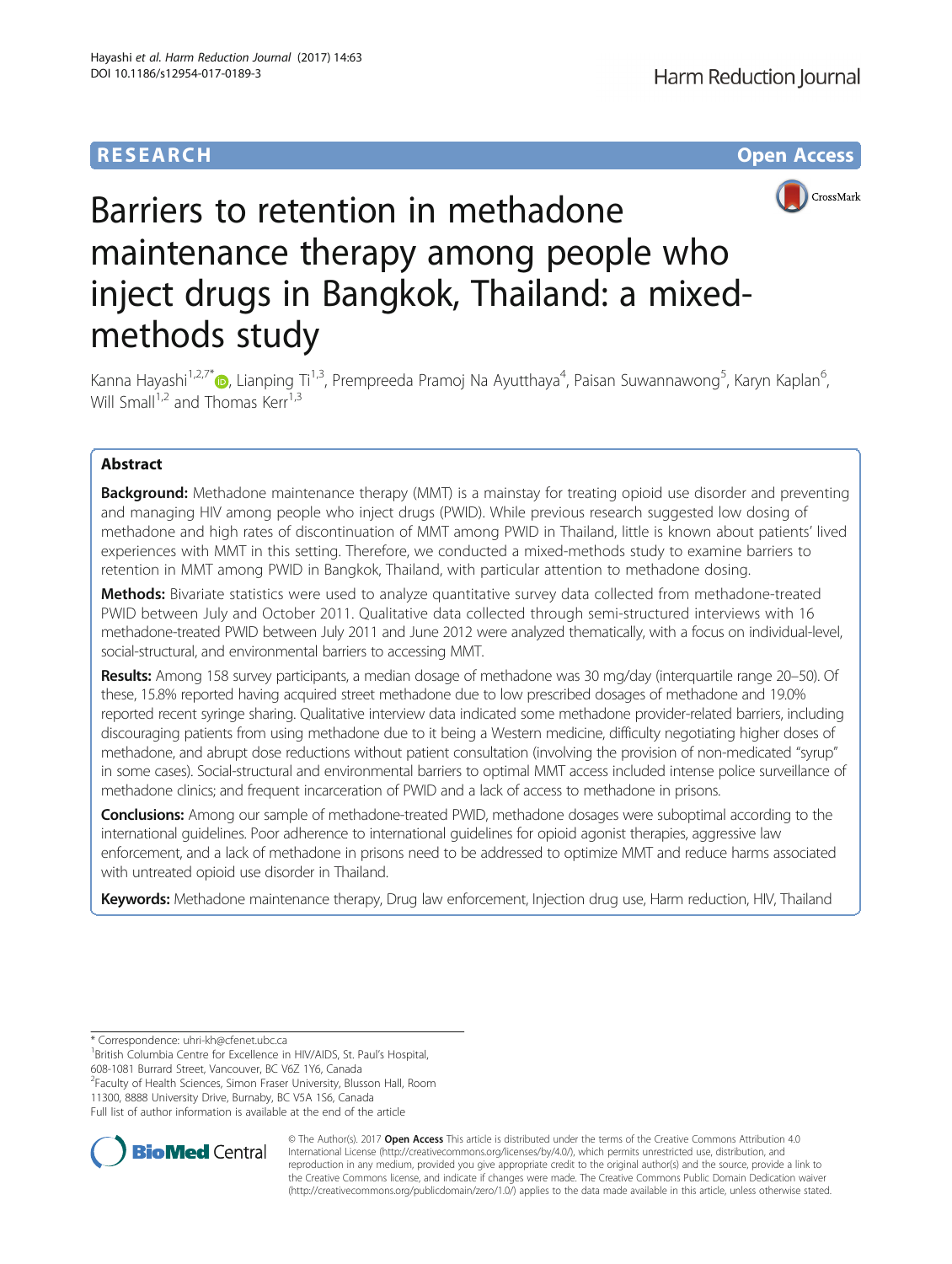## Background

Opioid agonist therapies, including methadone maintenance therapy (MMT), are the mainstay for treating opioid use disorder and preventing and managing HIV among people who inject drugs (PWID) [\[1, 2](#page-6-0)]. However, coverage of this essential service remains very low in many lowand middle-income countries, including in Southeast Asia, where injection drug use involving opioids has been a key driver of HIV epidemics [[3](#page-6-0), [4\]](#page-6-0). The number of PWID receiving opioid agonist therapies has been reported to be as low as less than four per 100 PWID in Southeast Asia, while it was more than 60 per 100 PWID in Western Europe [[3\]](#page-6-0).

Moreover, while adherence to evidence-based treatment guidelines, including adequate dosing of methadone, has proven suboptimal in North America [\[5](#page-6-0)], there is limited information on how methadone is provided in Southeast Asia [\[4](#page-6-0), [6](#page-6-0)]. Qualitative studies of methadone patients' experiences in China and Ukraine identified some multi-level barriers to MMT, including service providers' preference for abstinence-based treatment models, inflexible dosing regimens, fear of addiction to methadone, police harassment near treatment sites, and stigma, discrimination, and mistreatment by service providers [\[7](#page-6-0), [8](#page-6-0)]. However, these experiences were not investigated alongside the methadone doses received by patients. Available data suggest that methadone doses are typically low in Asia [\[9\]](#page-6-0). For example, a 2010 population-level study in Wuhan, China, reported that 69% of patients were *prescribed*  $\geq 60$  mg/day of methadone; however, the majority (82%) actually received < 60 mg/day of methadone [\[10\]](#page-6-0). These findings indicate the importance of examining actual methadone doses received by patients and how methadone dosing influences patients' experiences and treatment outcomes.

Thailand has been contending with a dual epidemic of opioid injection and HIV for decades [\[11](#page-6-0), [12](#page-6-0)]. While the use of methadone for maintenance therapy was approved in 2000 and became covered through a universal healthcare scheme in 2008, available data suggest some clinics in Bangkok have continued to provide inadequate doses of methadone [[6](#page-6-0), [13](#page-6-0)]. In Bangkok, methadone treatment is primarily provided by the Bangkok Metropolitan Authority through its 17 public health centers, two hospitals, and one stand-alone clinic. A previous study documented that ongoing injection drug use was common among methadone-treated PWID in Bangkok, indicating a need for further research to identify gaps between internationally recommended best clinical practices and the actual implementation of MMT in this setting [\[14\]](#page-6-0). In particular, Thailand has traditionally relied on prohibitionbased drug policy, which has involved aggressive drug law enforcement and mass incarceration of PWID [\[15\]](#page-7-0). Such policy environment would likely affect availability and accessibility of MMT, as some previous studies have indicated [[15, 16](#page-7-0)]; however, details have not been fully examined. Therefore, we conducted a mixed-methods study to examine barriers to retention in MMT among methadone-treated PWID in Bangkok, with particular attention to methadone dosing.

#### Methods

#### Study design

Data were derived from the Mitsampan Community Research Project, a collaborative research effort involving the Mitsampan Harm Reduction Center (MSHRC; a peer-run drop-in centre in Bangkok, Thailand), Thai AIDS Treatment Action Group (Bangkok, Thailand), Chulalongkorn University (Bangkok, Thailand), and the British Columbia Centre for Excellence in HIV/AIDS/University of British Columbia (Vancouver, Canada). Launched in 2008, this serial cross-sectional mixed-methods study aimed to investigate drug-using behaviour, healthcare access, and drug-related harms among PWID in Bangkok [\[14](#page-6-0)]. For the present mixed-methods study, we adopted a simple triangulation design suggested by Creswell and Clark, in which quantitative and qualitative data collection was implemented around the same time [[17](#page-7-0)]. The study was approved by the research ethics boards at Chulalongkorn University and the University of British Columbia/ Providence Health Care.

Between July and October 2011, the research partners surveyed 440 PWID in Bangkok. Potential participants were recruited through peer outreach efforts (on the street, near MMT clinics, etc. all over Bangkok) and wordof-mouth and were invited to attend the MSHRC or O-Zone House (another drop-in centre in Bangkok) to participate in the study. Adults residing in Bangkok or in adjacent provinces who had injected drug(s) in the previous 6 months were eligible for participation. All participants provided informed consent and completed an interviewer-administered questionnaire eliciting a range of information, including socio-demographic characteristics, drug use patterns, and related exposures. Upon completion of the questionnaire, participants received a stipend of 350 Thai Baht (approximately US\$12).

A qualitative arm of the project was implemented between July 2011 and June 2012, involving 48 semistructured interviews with PWID in Bangkok. The overarching objectives of the qualitative arm were to explore PWID's experiences with policing compulsory drug detention centres and access to healthcare (including methadone treatment). The study was informed by Rhodes' Risk Environment Framework, which encourages consideration of individual, social-structural, and environmental drivers of drug-related harm [\[18](#page-7-0)]. In relation to healthcare access, it sought to understand barriers to and facilitators of optimal healthcare and how they influence health outcomes [[19](#page-7-0)]. Potential participants were recruited face-to-face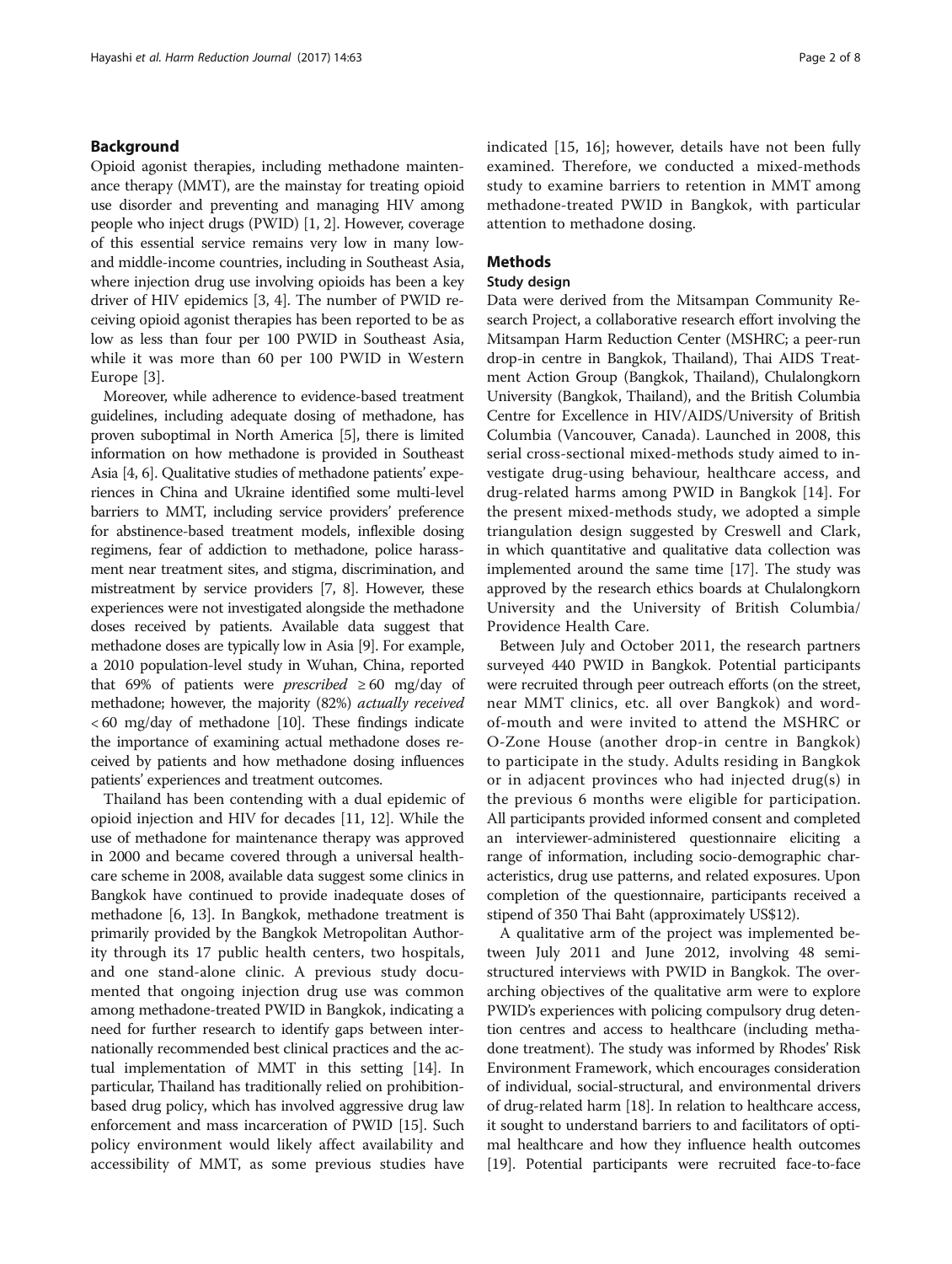from the concurrent quantitative arm of the project as well as through peer-based outreach efforts and word-ofmouth and were invited to attend the MSHRC or O-Zone House in order to participate in the study. While the eligibility criteria were consistent with those of the quantitative arm, we prioritized the recruitment of individuals with relevant experiences (e.g., having accessed methadone treatment) and made efforts to attain balance in age, gender, and HIV serostatus.

Two bilingual Thai interviewers conducted interviews in Thai based on a semi-structured interview guide. With respect to MMT, the interview guide sought to elicit discussion of experiences with MMT including how participants felt about MMT and how they felt MMT could be improved. The interview guide was reviewed by local community research partners, which served to fine-tune the questions. Interviewers were also encouraged to employ additional questions and probes to explore each individual respondent's experience. Throughout the data collection process, the research team discussed the content of interview data as well as the focus and direction of subsequent interviews. Data collection was continued until data reached a point of saturation. All interviews were conducted in private rooms at the MSHRC and O-Zone House, lasted between 40 and 90 min, and were audiorecorded. All participants provided informed consent and received a stipend of 450 Thai Baht (approximately US \$15) upon completion of the qualitative interview.

#### Statistical analysis

For the present analysis, the sample was restricted to those who reported having received methadone treatment in the previous 6 months and who had complete data on methadone dosages. First, we calculated the median daily dosage of methadone most recently received by the participants. Given a previous systematic review reporting that at least 60 mg/day of methadone predicts favourable treatment outcomes [[20\]](#page-7-0), the primary outcome of interest was a binary variable denoting receiving  $\geq 60$  mg/day vs. < 60 mg/day of methadone. We also had the secondary outcome, which was a binary variable comparing > median dose vs. ≤ median dose, in order to examine any differences in receiving higher or lower doses within our sample. Explanatory variables considered included age (per year older); gender (male vs. female); HIV status (positive vs. negative or unknown); daily injection of heroin, midazolam (a short-acting benzodiazepine), methadone, and methamphetamine, respectively; syringe sharing; having ever acquired street methadone because prescribed dosages of methadone were too low; and duration of methadone treatment  $\left($  < 1 month vs.  $\geq$  1 month, < 6 months vs. ≥6 months, < 12 months vs. ≥ 12 months). All behavioural variables referred to the previous 6 months unless otherwise stated. We used the Pearson's  $X^2$  test

(for categorical variables) and the Wilcoxon rank sum test (for continuous variables) to examine bivariate associations between the explanatory variables and the outcome. Fisher's exact test was used when one or more of the cells contained expected values less than or equal to five. All  $p$  values were two-sided. All statistical analyses were performed using SAS software version 9.4 (SAS, Cary, NC).

## Qualitative analysis

The sample was restricted to those who received methadone treatment during the past 5 years. All audiorecorded interviews were transcribed verbatim in Thai and translated into English. The bilingual interviewers reviewed the translated transcripts for accuracy. Further, a native English-speaking proofreader with an excellent knowledge of both Thai and English also verified the English transcripts for grammatical accuracy and nuance by comparing the English transcripts with Thai transcripts and audio-files. All data were entered into Atlas.ti (version 6.2).

Data analysis was focused on identifying different types of barriers to MMT, and how these function to impede retention in MMT, and was informed by the aforementioned Risk Environment Framework [[18](#page-7-0)]. The analysis was conducted inductively, employing a multi-step thematic analysis. On the first pass, KH created an initial set of codes. Subsequent reviews involved refining the codes and assigning data segments to categories with substantive input from other co-authors. The analysis considered the range and diversity of participants' experiences, as well as the negative evidence in each category of experience. Finally, the data were grouped into three primary categories: overall perceptions of MMT, methadone provider-related barriers, and social-structural and environmental barriers.

#### Results

#### Statistical analysis

In total, 194 participants reported having received methadone in the past 6 months. Of those, 36 (18.6%) did not have data on methadone doses or duration and were excluded from the analysis. There were no significant differences between those excluded and included in the analysis in terms of demographic and drug use characteristics as well as HIV-seropositivity (all  $p > 0.05$ ). As shown in Table [1,](#page-3-0) among 158 eligible participants, 27 (17.1%) were women. The median age was 38 years (interquartile range (IQR) 34–48). Almost three-quarters (72.8%) were receiving methadone for more than a year. The median daily dosage of methadone was 30 mg (IQR 20–50; minimum 5; maximum 80), and 16 (10.1%) received  $\geq 60$  mg/day. Nearly half (48.1%) reported daily injection of midazolam, 14.6% injected methadone daily, and 13.9% injected heroin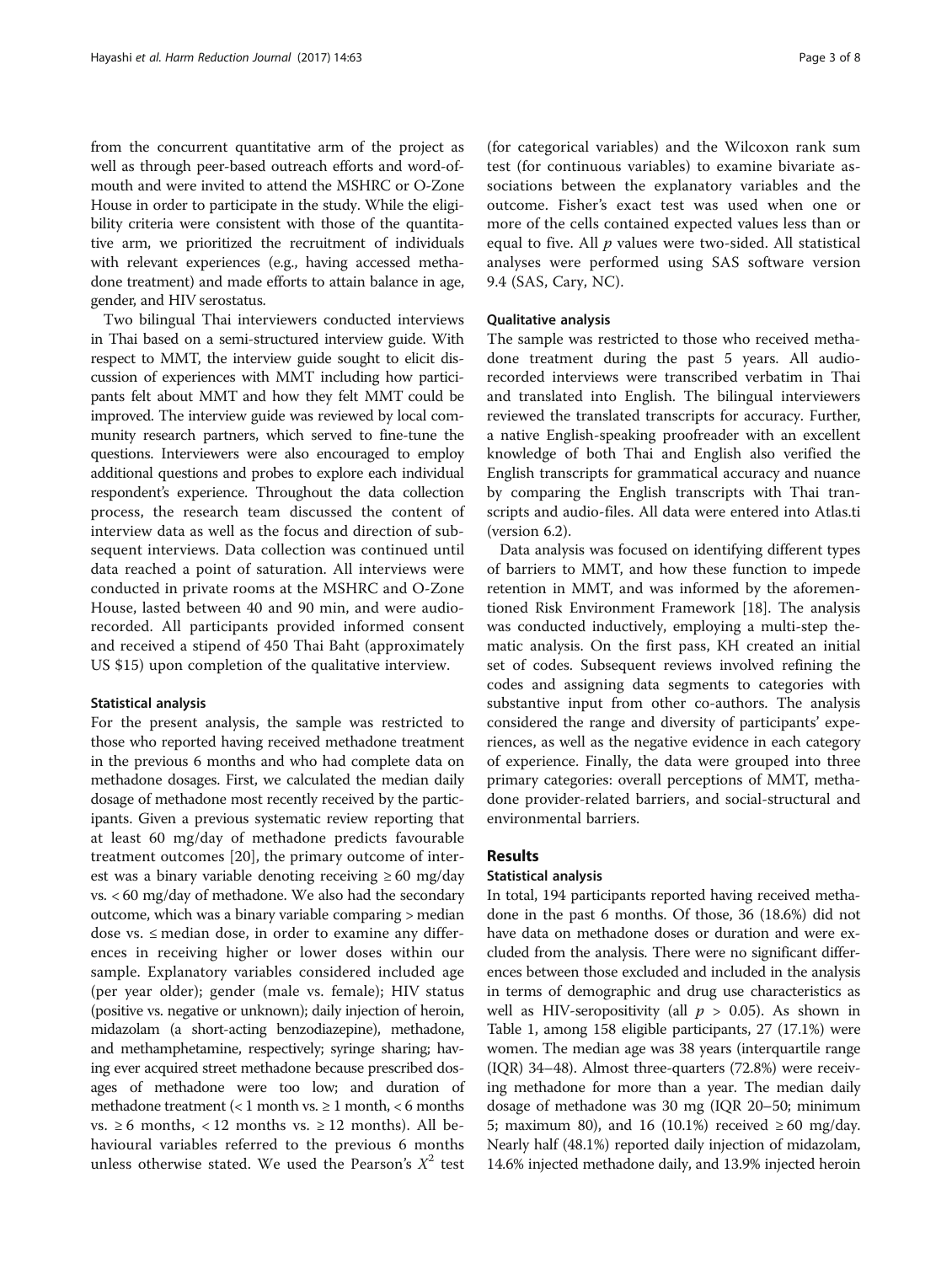<span id="page-3-0"></span>Table 1 Bivariate analyses of factors associated with methadone doses among 158 methadone-treated PWID in Thailand

| Characteristic                                                                            | Total $n$ (%)<br>158 (100) | Methadone dosage <sup>b</sup>    |                                | $p$ value             | Methadone dosage <sup>b</sup> |                                     | $p$ value   |
|-------------------------------------------------------------------------------------------|----------------------------|----------------------------------|--------------------------------|-----------------------|-------------------------------|-------------------------------------|-------------|
|                                                                                           |                            | $\geq 60$ mg/dayn<br>(%16(10.1)) | $< 60$ mg/dayn<br>(%)142(89.9) |                       | $> 30$ mg/dayn<br>(%)78(49.4) | $\leq$ 30 mg/dayn<br>$(\%)80(50.6)$ |             |
| Age (median, IQR)                                                                         | 38 (34-48)                 | $36(34-44)$                      | 38 (34-48)                     | 0.273                 | $37(33 - 46)$                 | $40(35-51)$                         | 0.027       |
| Male gender                                                                               | 131 (82.9)                 | 13 (81.2)                        | 118 (90.1)                     | 0.739 <sup>c</sup>    | 65 (83.3)                     | 66 (82.5)                           | 0.889       |
| HIV-positive                                                                              | 30 (19.0)                  | 7(43.8)                          | 23 (16.2)                      | 0.015 <sup>c</sup>    | 18(23.1)                      | 12 (15.0)                           | 0.196       |
| Daily heroin injection <sup>d</sup>                                                       | 22 (13.9)                  | 1(6.3)                           | 21 (14.8)                      | 0.701 <sup>c</sup>    | 11(14.1)                      | 11(13.8)                            | 0.949       |
| Daily midazolam injection <sup>d</sup>                                                    | 76 (48.1)                  | 8(50.0)                          | 68 (47.9)                      | 0.873                 | 39 (50.0)                     | 37(46.3)                            | 0.637       |
| Daily methamphetamine injection <sup>d</sup>                                              | 7(4.4)                     | 0(0.0)                           | 7(4.9)                         | N/A                   | 4(5.1)                        | 3(3.8)                              | $0.718^{c}$ |
| Daily methadone injection <sup>d</sup>                                                    | 23 (14.6)                  | 2(12.5)                          | 21 (14.8)                      | $>0.999$ <sup>c</sup> | 13 (16.7)                     | 10(12.5)                            | 0.458       |
| Syringe sharing <sup>d</sup>                                                              | 30 (19.0)                  | 2(12.5)                          | 28 (19.7)                      | 0.738c                | 13(16.7)                      | 17(21.3)                            | 0.463       |
| Ever acquired street methadone because<br>prescribed dosages of methadone were<br>too low | 25(15.8)                   | 3(18.8)                          | 22 (15.5)                      | 0.721c                | 16(20.5)                      | 9(11.3)                             | 0.111       |
| Duration of methadone treatment <sup>a</sup>                                              |                            |                                  |                                |                       |                               |                                     |             |
| $<$ 1 month                                                                               | 4(2.5)                     | 0(0.0)                           | 4(2.8)                         | N/A                   | 1(1.3)                        | 3(3.8)                              | N/A         |
| $\geq$ 1 month, < 6 months                                                                | 26(16.5)                   | 2(12.5)                          | 24 (16.9)                      |                       | 10(12.8)                      | 16(20.0)                            |             |
| $\geq 6$ months, < 12 months                                                              | 11(6.7)                    | 0(0.0)                           | 11(7.7)                        |                       | 6(7.7)                        | 5(6.3)                              |             |
| $\geq$ 12 month                                                                           | 115 (72.8)                 | 14 (87.5)                        | 101(71.1)                      |                       | 60 (76.9)                     | 55 (68.8)                           |             |

PWID people who inject drugs, IQR interquartile range

<sup>a</sup>Numbers do not add up to 158 due to missing observations ( $n = 2$ )

<sup>b</sup>At the most recent time they received methadone

<sup>c</sup>Fisher's exact test<br><sup>d</sup>Pefers to the prov

<sup>d</sup>Refers to the previous 6 months

daily. Further, 19.0% reported syringe sharing, and 15.8% reported having ever acquired street methadone because prescribed dosages of methadone were too low. In bivariate analyses, HIV positivity was significantly associated with receiving  $\geq 60$  mg/day of methadone  $(p = 0.015)$ , whereas younger age was significantly associated with receiving > median dose (30 mg/day) of methadone ( $p = 0.027$ ).

#### Qualitative analysis

In total, 16 participants were included in the present analysis, including five women and eight HIV-positive individuals. Collectively, these participants accessed ten different methadone clinics in Bangkok during the past 5 years, which covered half of all 20 methadone clinics operating in Bangkok [[13](#page-6-0)]. Table 2 summarizes the participants' demographic characteristics and recent drug use patterns.

As shown below, we used verbal counting to highlight patterns in the data [[21\]](#page-7-0). In doing so, we operationally defined "many" and "common" as something reported by half or more of the participants and "some" and "a few" as something reported by less than one-third of the participants. However, inferences of generalizability and statistical significance from these terms are discouraged. All names appearing below are pseudonyms.

#### Overall perceptions of methadone treatment

Many participants negatively perceived MMT as they felt that it did not help them reduce or stop their use of illicit drugs. The majority of participants attributed the ineffectiveness of MMT to low dosages of methadone:

The methadone level is not enough. But they say they've already given me a lot: 40mg per day. …It can't control my body because I also use heroin. (Somsak, male, age 36)

|  | <b>Table 2</b> Qualitative study sample characteristics ( $n = 16$ ) |  |  |  |  |  |
|--|----------------------------------------------------------------------|--|--|--|--|--|
|--|----------------------------------------------------------------------|--|--|--|--|--|

| Characteristic                               | n(%)        |
|----------------------------------------------|-------------|
| Male gender                                  | 11(68.8)    |
| Age (median, IQR)                            | 45 (36-50)  |
| HIV-positive                                 | 8(50.0)     |
| Daily heroin injection <sup>a</sup>          | 4(25.0)     |
| Daily midazolam injection <sup>a</sup>       | 13 (81.3)   |
| Daily methamphetamine injection <sup>a</sup> | 0(0.0)      |
| Daily methadone injection <sup>a</sup>       | 2(12.5)     |
| Methadone dosage in mg/day <sup>b</sup>      |             |
| Median (IOR)                                 | $35(25-50)$ |
| Minimum–maximum                              | $12 - 80$   |

 $IQR$  interquartile range

<sup>a</sup>Refers to the previous six months

<sup>b</sup>At the most recent time they received methadone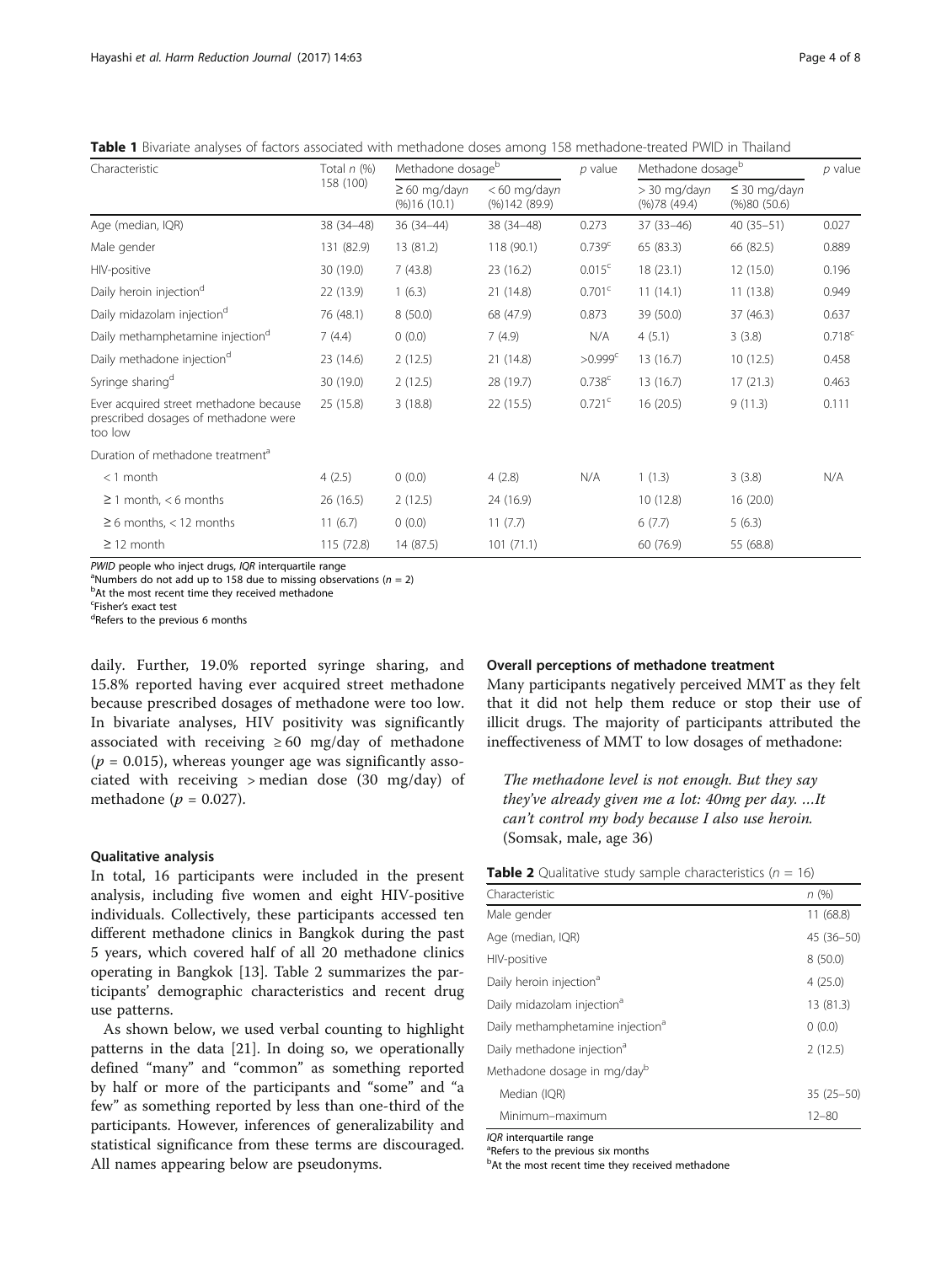Another common source of negative perceptions against methadone was the fear of experiencing methadone withdrawals, which participants believed to be more intolerable than those of heroin. Some participants reported abrupt methadone interruptions due to incarceration, which further fuelled their fear of methadone withdrawals.

A few participants reported having been able to reduce their heroin use while on methadone; however, it was also reported that midazolam use (via injection), a shortacting benzodiazepine, was either initiated or continued to alleviate sleep disturbance while on methadone.

#### Methadone provider-related barriers

Participant accounts revealed that the most commonly experienced barriers to accessing MMT stemmed from methadone providers' negative attitudes towards methadone and patients who use drugs. A few participants reported that doctors had first discouraged them from initiating MMT, either because it is a Western medicine, or because the doctors were concerned that the individuals would become addicted to methadone:

I told him [i.e., a doctor who prescribed methadone] that I wanted to take the treatment. Then, he advised me to go cold turkey and not to believe Western doctors. He said, "This drug is from the West. Westerners are tricking us." He was quite anti-Western medicine. (Somsak, male, age 36)

The doctor didn't want me to take it [i.e., methadone] because I could become deeply addicted to it, in addition to other drugs I had already been addicted to. He just gave me some pills so that I would just deal with the aches. (Sompong, male, age 34)

Methadone providers' negative attitudes towards methadone and patients who continue to use drugs most commonly manifested themselves when participants requested higher doses of methadone. Except for a few isolated cases, participants reported significant difficulty in negotiating higher doses, as they would be reprimanded for continuing to use drugs or "relying too much on methadone." No participant reported that methadone providers examined whether ongoing drug use stemmed from inadequate dosing of methadone. Further, some participants reported experiencing an abrupt dose reduction without prior consultation. In some cases, this involved the provision of non-medicated 'syrup' that did not contain methadone.

Some doctors give us just the syrup. I've had that before. It was just the syrup, without methadone in it. As soon as I took it, I just knew! If I take methadone, my symptoms will stop. But at that time, I was yawning so much. Then I saw another doctor. I told

him about my symptoms and that I suspected that it was just the syrup. Then he gave me a new glass [of methadone syrup]. In 10-15 minutes, my symptoms, all the yawning and goose bumps, were gone. …Some doctors reduce the dose without telling us! How could they just reduce it? ...When this happened, I talked to the head doctor. He accused me of relying too much on methadone. (Nan, female, age 47)

Participants' narratives also indicated that a lack of trust characterized relationships between methadone providers and patients, which further undermined engagement with MMT. Some participants reported that, when they did not immediately leave clinics after receiving their methadone dose, clinic staff suspected them of dealing drugs and threaten to call the police. Peer harm reduction outreach workers who distributed sterile syringes at methadone clinics were also accused of promoting drug use.

In response, some participants reported conflicts with clinic staff. As a consequence, they were suspended from accessing the clinic and transferred to another one. These hostile relationships served to undermine the possibility of open communication between methadone providers and patients and resulted in methadone discontinuation in some cases.

#### Social-structural and environmental barriers

Consistent with previous studies in other settings [\[8](#page-6-0)], some programmatic barriers to MMT were noted, including difficulty maintaining full-time employment, limited operating hours of clinics, limited take-home privileges, and difficulty travelling to clinics. An additional barrier that many participants referred to was the ready availability of illicit drugs in the local setting, where a previous study also reported significant increases in the street-level availability of illicit drugs despite the intensified police crackdowns [\[22\]](#page-7-0). Combined with low-dose methadone, this appeared to pose challenges with staying on methadone and not using illicit drugs. In response to these dynamics, some participants used methadone only when they could not afford illicit opiates, as opposed to taking it as maintenance therapy.

Some participants also witnessed drug-dealing activities at methadone clinics and identified encountering their drug-using peers at clinics as something that could trigger relapse into drug use. Drug dealing at clinics also precipitated some police surveillance activities in the vicinity of clinics. Although participants felt safe inside clinics (as long as they did not interact with drug dealers), police harassment, and violence around clinics provoked fear and discouraged some from accessing MMT.

Further, because incarceration rates were high among PWID in this setting, and methadone was not available in prisons, some participants described incarceration as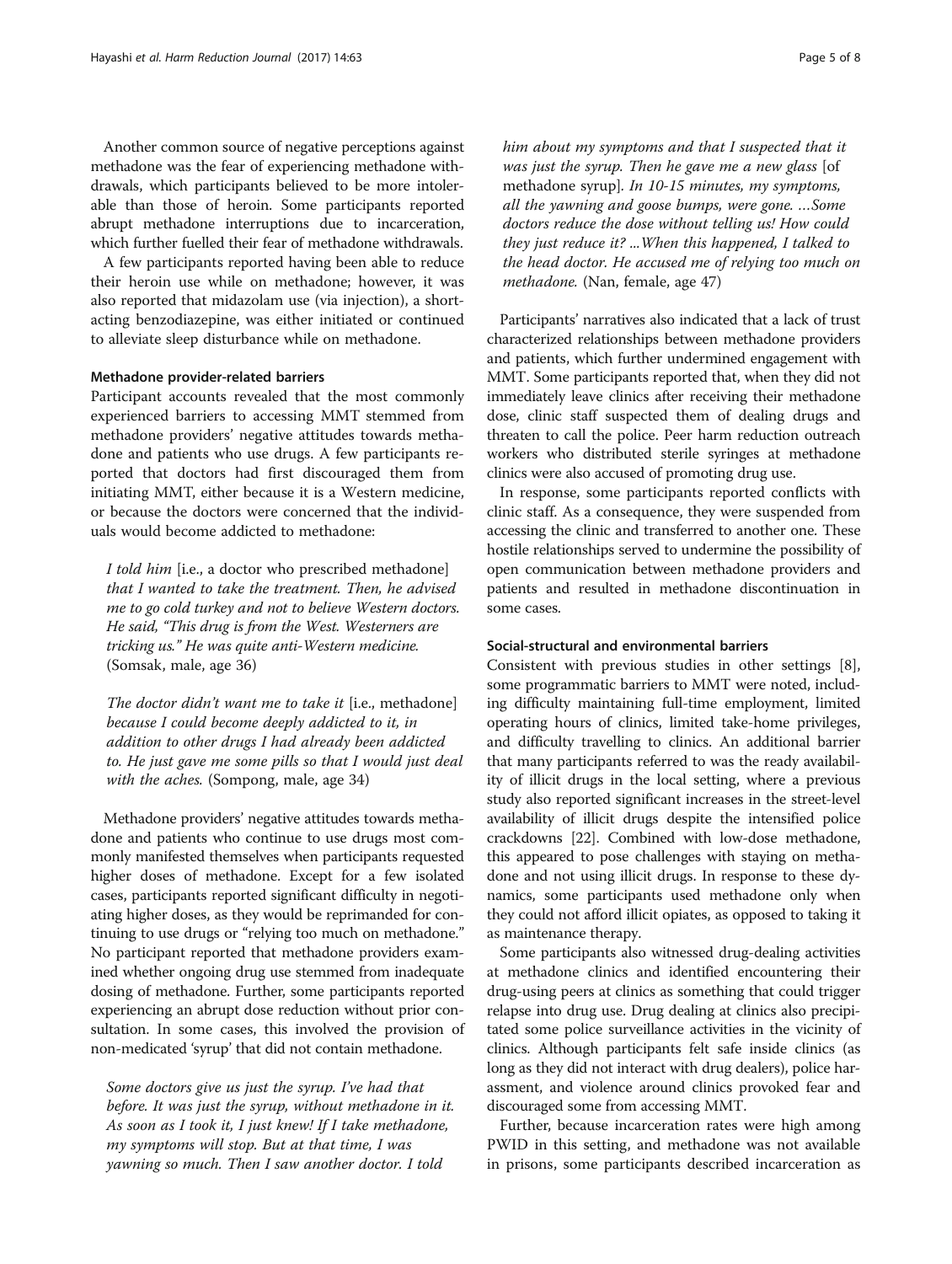a major reason for methadone discontinuation, including a repeating cycle of interruption and re-initiation.

I: How long can you stay on the methadone treatment?

P: It's periodic. If I get arrested, I have to stop my methadone treatment, right? After I get out of prison, I start taking it again. It's been like that.

I: Going on and off. How many times have you been arrested?

P: Around six times. Each time, about nine months in prison. (Ball, male, age 42)

## **Discussion**

The median methadone dose (30 mg/day) among our sample of methadone-treated PWID was far below the internationally recommended maintenance dosage range (60–120 mg/day) [[23\]](#page-7-0). Many participants also reported difficulty negotiating dose adjustments based on their individual needs. Low and inflexible methadone dosing is known to predict suboptimal treatment outcomes [\[20, 24](#page-7-0)], and challenges with dose adjustments have also been documented as a key barrier in other settings [[8](#page-6-0)]. Not surprisingly, the prevalence of ongoing injection drug use and syringe sharing was also high among our sample, indicating that inadequate dosing significantly compromised potential HIV prevention benefits of MMT in this setting.

The finding that HIV-positive PWID were more likely to receive  $\geq 60$  mg/day of methadone suggests that some MMT providers may have appropriately increased the dose of methadone due to the interaction with antiretroviral treatments [\[23\]](#page-7-0). It is imperative to ensure that all HIV-positive PWID receive an optimal dose of methadone given that MMT retention contributes to the optimization of antiretroviral treatments [\[25](#page-7-0)]. In particular, MMT providers should ensure open communications with patients regarding HIV status and treatment. In the quantitative analysis, we also found that younger PWID were more likely to receive higher doses of methadone. However, issues related to age did not emerge from qualitative interviews. Future research should investigate and address the potential age difference in methadone doses.

Low dosing of methadone is common in other Asian countries, including China [[6, 10](#page-6-0)], Indonesia [[6\]](#page-6-0), and Malaysia [[26\]](#page-7-0). A qualitative investigation of methadone service providers in China documented that a lack of understanding of dosage management and harm reduction, and poor communication with patients resulted in low acceptance of MMT and the tendency to prescribe low dosages [[27\]](#page-7-0). Our findings echo these observations and raise ethical concerns given the reported instances

of abrupt dose reduction without appropriate patient consultation. Collectively, these findings indicate the importance of educating service providers about MMT and setting clear evidence-based therapeutic guidelines. Given some concerns that methadone is a western medicine, such education may best be delivered by local experts. Also, adding combination buprenorphine/ naloxone, another evidence-based agent for opioid agonist therapy, to treatment options will address some safety concerns regarding methadone as expressed elsewhere [[28](#page-7-0), [29\]](#page-7-0). As recommended by health authorities in a range of other settings, buprenorphine/naloxone should be considered in this setting [[29](#page-7-0)].

Participant narratives also indicated that aggressive drug law enforcement disrupted availability and accessibility of MMT. Police interference of MMT has been well documented in this setting [[15](#page-7-0), [16\]](#page-7-0) and elsewhere [[30\]](#page-7-0). While some efforts to sensitize police officers to harm reduction services for PWID have been initiated, these need to be scaled up and sustained [[31](#page-7-0)]. Further, unless drug policies that heavily criminalize personal use of illicit drugs are eliminated, PWID continue to be at high risk of incarceration. Although the World Health Organization recommends the provision of opioid agonist therapies in correctional settings as a minimum standard [\[23\]](#page-7-0), a recent report documented that coverage of such therapies remains suboptimal in many countries, with only  $\langle 1\%$  of prisoners in need of treatment were able to access it [[32](#page-7-0)]. Thailand is not an exception, and methadone remains unavailable in prisons even though the incarceration rate among PWID is extremely high, and incarceration has been associated with rapid spread of HIV infection in this setting [[33](#page-7-0)]. Importantly, our findings suggest that fear of methadone withdrawal was also fuelled by the lack of methadone in prisons. As many in the international scientific community have repeatedly called for, the incarceration of PWID needs to be reduced through appropriate drug policy reform, and voluntary opioid agonist therapies need to be made available for those prisoners who require such treatment [[32](#page-7-0), [34\]](#page-7-0).

Added value of this study lies in the unique evidence generated through its focus on PWID in Bangkok and its mixed-methods study design, which illustrated how inadequate dosing of methadone served to compromise the relationships between patients and service providers and the potential benefits of MMT. However, this study also has several limitations. First, as the sample for the quantitative study was not recruited randomly, or did not include non-PWID, our findings may not be generalizable to all Thai people who use drugs. Specifically, we did not record exact places or channels through which participants were recruited. Therefore, there may be unmeasured geographical differences. Also, our qualitative study findings were based on interviews with PWID who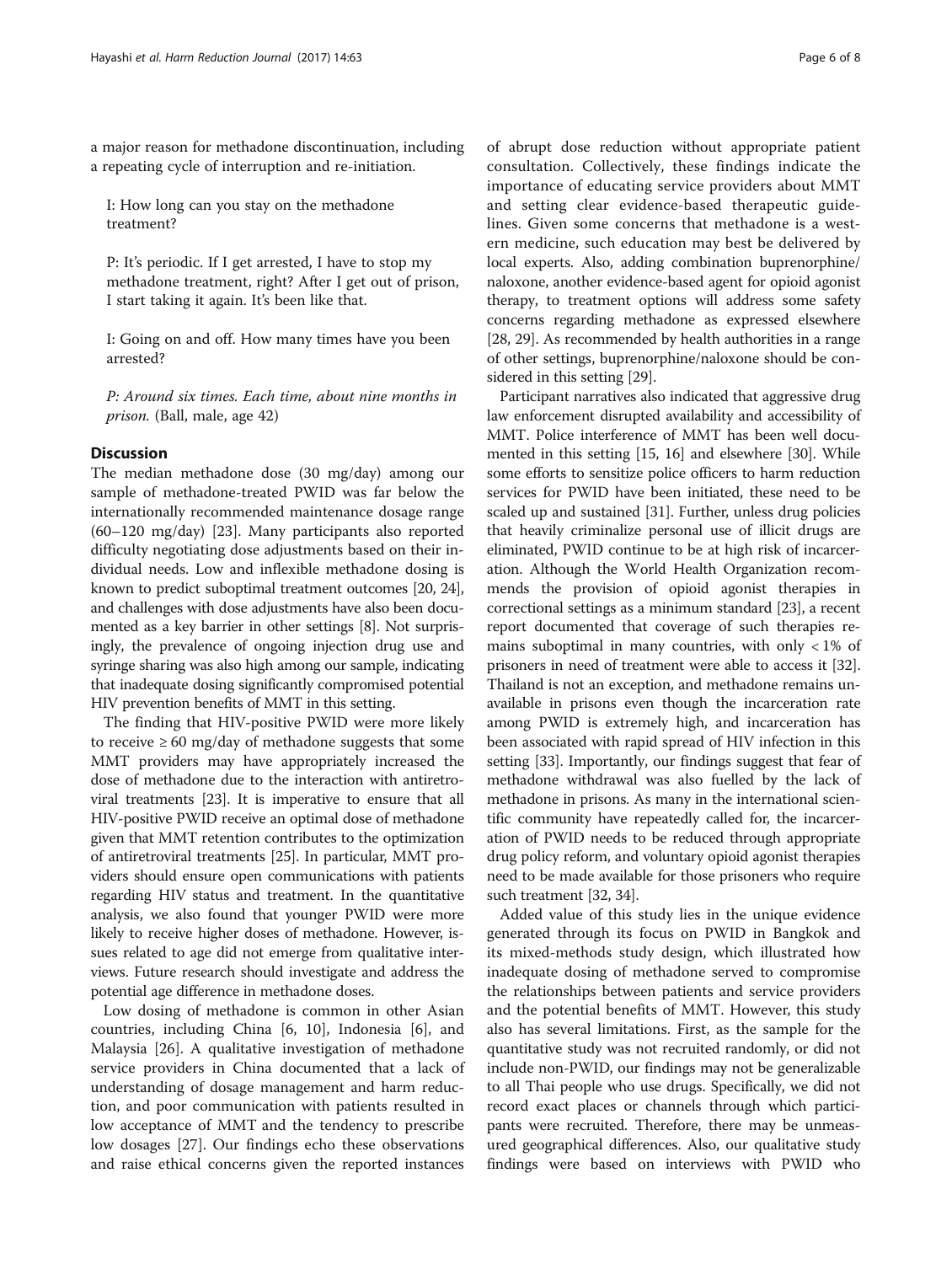<span id="page-6-0"></span>received methadone at ten different clinics during the previous 5 years. Therefore, experiences and views of non-PWID or PWID who accessed other methadone clinics were not included, and the transferability of the findings may be limited. Second, self-reported data may be subjected to reporting biases. Lastly, the low count of participants receiving  $\geq 60$  mg/day of methadone affected the statistical power of some bivariate analyses; however, we feel that the mixed-method design employed is the strength of our study, which served to enhance the integrity of our data.

## Conclusions

In sum, among our sample of methadone-treated PWID in Bangkok, methadone doses appeared too low to confer the maximum clinical benefit. Poor adherence to international clinical guidelines, aggressive law enforcement, and a lack of methadone in prisons need to be addressed to optimize opioid agonist therapies and reduce harms associated with untreated opioid use disorder in this setting.

#### Abbreviations

MMT: Methadone maintenance therapy; MSHRC: Mitsampan Harm Reduction Center; PWID: People who inject drugs

#### Acknowledgements

We would particularly like to thank the staff and volunteers at the Mitsampan Harm Reduction Center, Thai AIDS Treatment Action Group and O-Zone House for their support and Dr. Niyada Kiatying-Angsulee of the Social Research Institute, Chulalongkorn University, for her assistance with developing this project. We also thank Tricia Collingham, Deborah Graham, and Peter Vann for their research and administrative assistance and Arphatsaporn Chaimongkon, Sabrina K. Gyorvary, Sattara Hattirat, Orntima Kularb, and Somkiat Meetham for their assistance with the data collection.

#### Funding

The study was supported by the Michael Smith Foundation for Health Research and Open Society Foundations (grant#20034107). Kanna Hayashi is supported by a Canadian Institutes of Health Research New Investigator Award (MSH-141971) and a Michael Smith Foundation for Health Research Scholar Award.

The funders have no role in study design; in the collection, analysis or interpretation of data; in the writing of the manuscript; or in the decision to submit the manuscript for publication.

#### Availability of data and materials

The data used for this study is not publicly available. For further information on the data and materials used in this study, please contact the corresponding author.

#### Authors' contributions

TK and KH designed the Mitsampan Community Research Project. NAP conducted in-depth interviews under the supervision of TK and KH. KH conducted the analyses, drafted the manuscript, and incorporated suggestions from all co-authors. All authors made significant contributions to the conception of the analyses, interpretation of the data, and drafting of the manuscript. All authors read and approved the final manuscript.

#### Ethics approval and consent to participate

All participants provided informed consent for study participation. This study received an ethics approval from research ethics boards at Chulalongkorn University and the University of British Columbia/Providence Health Care.

#### Consent for publication

Not applicable.

#### Competing interests

The authors declare that they have no competing interests.

#### Publisher's Note

Springer Nature remains neutral with regard to jurisdictional claims in published maps and institutional affiliations.

#### Author details

<sup>1</sup> British Columbia Centre for Excellence in HIV/AIDS, St. Paul's Hospital 608-1081 Burrard Street, Vancouver, BC V6Z 1Y6, Canada. <sup>2</sup>Faculty of Health Sciences, Simon Fraser University, Blusson Hall, Room 11300, 8888 University Drive, Burnaby, BC V5A 1S6, Canada. <sup>3</sup>Department of Medicine, Faculty of Medicine, University of British Columbia, 317-2194 Health Sciences Mall, Vancouver, BC V6T 1Z3, Canada. <sup>4</sup>International Reference Group on Transgender Women and HIV/AIDS, Global Forum on MSM & HIV, 436 14th Street, Suite 100, Oakland, CA 94612, USA. <sup>5</sup>Thai AIDS Treatment Action Group, 18/89 Vipawadee Rd., soi 40 Chatuchak, Bangkok 10900, Thailand. 6 Asia Catalyst, 1270 Broadway, Suite 1109, New York, NY 10001, USA. 7 Research Scientist, BC Centre for Excellence in HIV/AIDS, St. Paul's Hospital Chair in Substance Use Research and Assistant Professor, Faculty of Health Science, Simon Fraser University, 608-1081 Burrard Street, Vancouver, BC V6Z 1Y6, Canada.

#### Received: 8 June 2017 Accepted: 30 August 2017 Published online: 07 September 2017

#### References

- 1. Mattick RP, Breen C, Kimber J, Davoli M. Methadone maintenance therapy versus no opioid replacement therapy for opioid dependence. Cochrane Database Syst Rev. 2009;3:CD002209.
- 2. Gowing L, Farrell MF, Bornemann R, Sullivan LE, Ali R. Oral substitution treatment of injecting opioid users for prevention of HIV infection. Cochrane Database Syst Rev. 2011;8:CD004145.
- Mathers BM, Degenhardt L, Ali H, Wiessing L, Hickman M, Mattick RP, et al. HIV prevention, treatment, and care services for people who inject drugs: a systematic review of global, regional, and national coverage. Lancet. 2010;375(9719):1014–28.
- 4. Reid G, Sharma M, Higgs P. The long winding road of opioid substitution therapy implementation in South-East Asia: challenges to scale up. J Public Health Res. 2014;3(1):204.
- 5. D'Aunno T, Pollack HA, Frimpong JA, Wuchiett D. Evidence-based treatment for opioid disorders: a 23-year national study of methadone dose levels. J Subst Abus Treat. 2014;47(4):245–50.
- 6. Lawrinson P, Ali R, Buavirat A, Chiamwongpaet S, Dvoryak S, Habrat B, et al. Key findings from the WHO collaborative study on substitution therapy for opioid dependence and HIV/AIDS. Addiction. 2008;103(9):1484–92.
- 7. Lin C, Wu Z, Detels R. Opiate users' perceived barriers against attending methadone maintenance therapy: a qualitative study in China. Subst Use Misuse. 2011;46(9):1190–8.
- 8. Bojko MJ, Mazhnaya A, Marcus R, Makarenko I, Islam Z, Filippovych S, et al. The future of opioid agonist therapies in Ukraine: a qualitative assessment of multilevel barriers and ways forward to promote retention in treatment. J Subst Abus Treat. 2016;66:37–47.
- 9. Reid G, Sharma M, Higgs P. The long winding road of opioid substitution therapy implementation in South-East Asia: challenges to scale up. J Public Health Res. 2014;3:204.
- 10. Marienfeld C, Liu P, Wang X, Schottenfeld R, Zhou W, Chawarski MC. Evaluation of an implementation of methadone maintenance treatment in China. Drug Alcohol Depend. 2015;157:60–7.
- 11. The Joint United Nations Programme on HIV/AIDS. Thailand AIDS response progress report 2015: reporting period: fiscal year of 2014. [http://www.](http://www.unaids.org/sites/default/files/country/documents/THA_narrative_report_2015.pdf) [unaids.org/sites/default/files/country/documents/THA\\_narrative\\_report\\_](http://www.unaids.org/sites/default/files/country/documents/THA_narrative_report_2015.pdf) [2015.pdf](http://www.unaids.org/sites/default/files/country/documents/THA_narrative_report_2015.pdf). Accessed 7 June 2017.
- 12. Reid G, Costigan G. Revisiting the hidden epidemic: a situation assessment of drug use in Asia in the context of HIV/AIDS. Fairfield: The Center for Harm Reduction, The Burnet Institute; 2002.
- 13. Tyndall M. Harm reduction policies and interventions for injection drug users in Thailand. Bangkok: World Bank; 2011 January 0.
- 14. Fairbairn N, Hayashi K, Kaplan K, Suwannawong P, Qi J, Wood E, et al. Factors associated with methadone treatment among injection drug users in Bangkok, Thailand. J Subst Abus Treat. 2012;43(1):108–13.